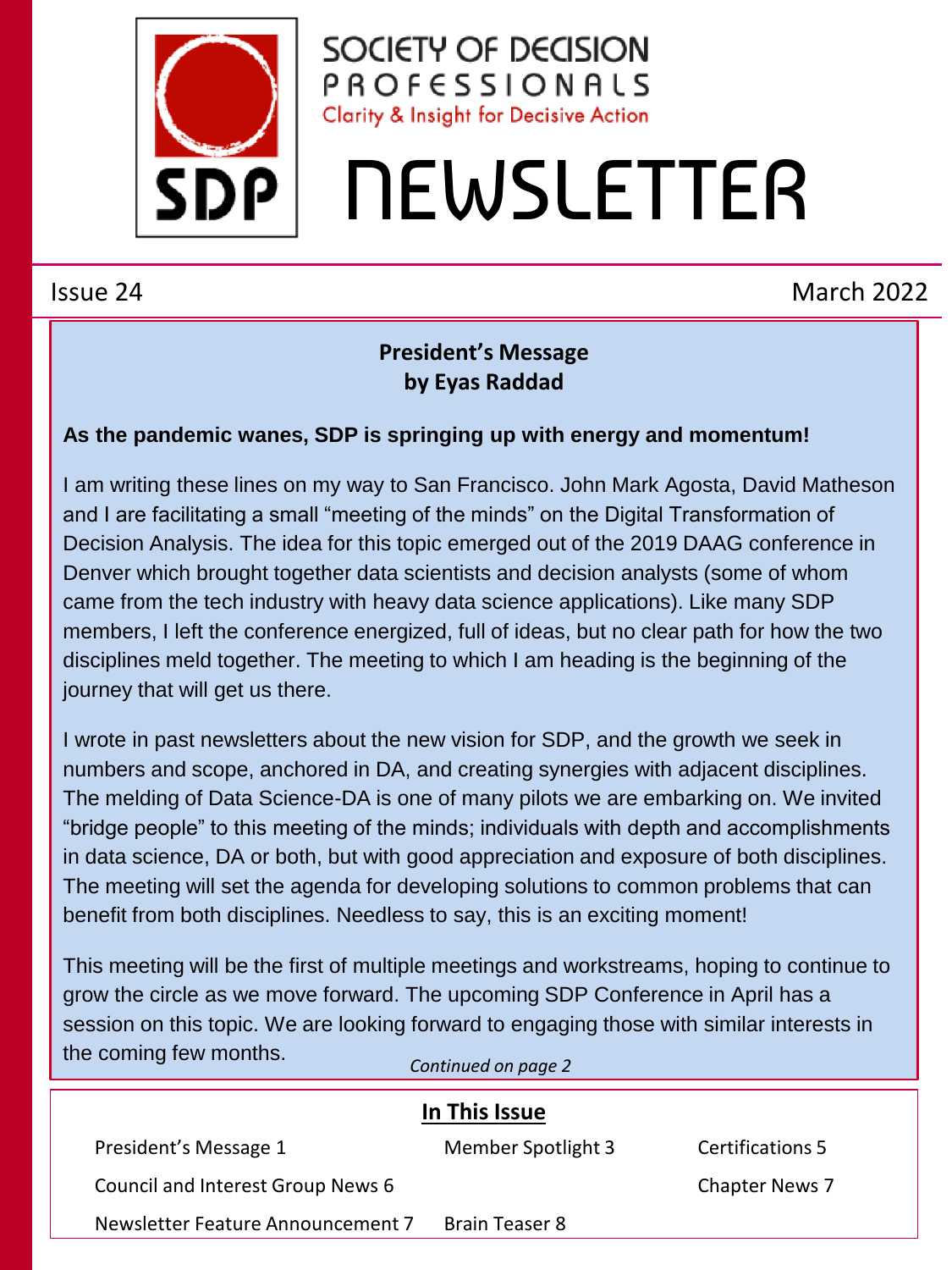#### *President's Message, continued from page 1*

SDP continues to grow, with new chapters added regularly. Most recently, Vienna and Australasia chapters have been added. In addition, European SDP chapters are organizing a Decision Quality Conference in the fall. Finally, a new interest group focusing on the Environmental, Social and Governance issues (ESG).

I hope to see many of you virtually in the upcoming SDP Conference and Workshops in late April!



#### **Useful Links**

The SDP Board has posted the Society's Bylaws and Policy and Procedure Manual, which can be found at: <http://www.decisionprofessionals.com/about/governance>

A listing of courses in decision analysis available to SDP members is at: <http://www.decisionprofessionals.com/courses/training-program>

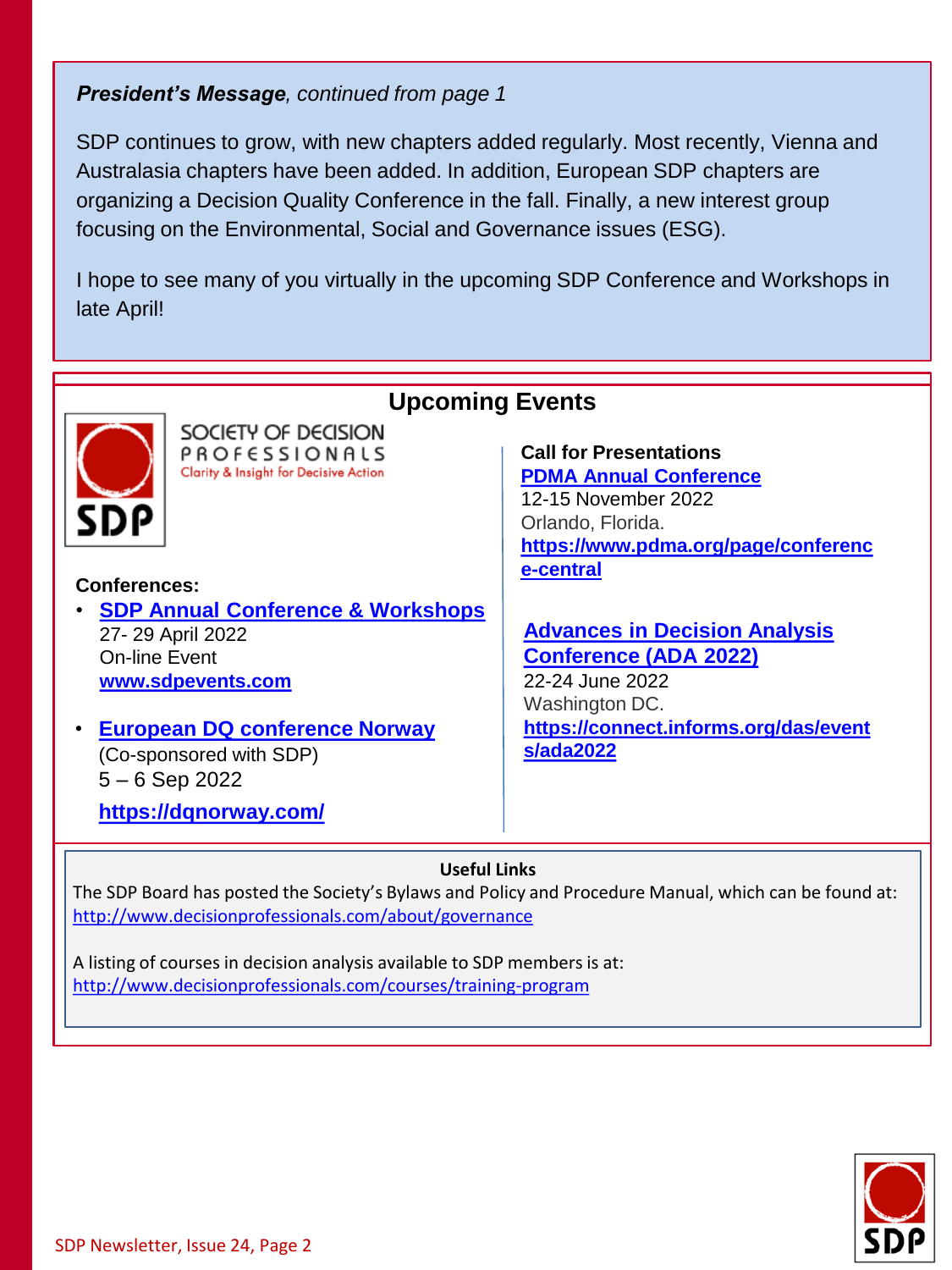## **Member Spotlight: Victoria Hemming**



As DAs, we often have to draw on the opinions of subject matter experts (SMEs). We elicit the expert views of others and aim to create models that reflect the actions and reactions of external stimuli or interventions with enough detail and accuracy (we hope) to lead to informed decisions. But who ARE the experts? And does their expertise in a technical field translate into a useful input for decision making? [Victoria Hemming](https://hemmingresearch.com/) can help with that.

Originally from Australia, Victoria moved to Vancouver, Canada in 2019 where she is now a permanent resident and post-doc in the [Martin Conservation Decisions Lab](https://www.taramartin.org/) at the University of British Columbia (UBC). In her undergraduate degree at the University of Melbourne she developed an interest in ecological and environmental subjects. In her final year she took an environmental risk assessment class. It was the first time she saw the role of values and uncertainty in environmental problems. She was hooked. and knew immediately that she wanted to apply decision science and risk analysis to environmental problems. Since then, her career has [spanned](https://scholar.google.com/citations?user=vOEhZJIAAAAJ&hl=en&oi=ao) conservation, defense procurement, wildfire, and meta-sciences.

Her first foray into decision sciences was through an honors project on Gabo Island in Australia, home to what was one of the largest little-penguin colonies globally. The problem was whether to remove cattle from the island. Cattle were becoming a nuisance to care for, but a [narrative had developed](https://www.abc.net.au/news/2019-05-03/gabo-island-little-penguins-blocked-from-burrows-by-kikuyu-grass/11073470) that they were required to help minimize non-native grasses, penguin entanglement, and wildfire. Victoria, along with her supervisors and local Parks staff designed an experiment to understand the effect of removing cattle from the island on grass biomass and penguin densities. The result? Areas where cattle were excluded appeared to have a higher penguin density, so cattle could be removed with no effect to penguins. The punchline? The decision context has changed, with new threats to the penguin population emerging which appear to be having a far greater impact on their population, including increased New Zealand fur seals.

Victoria became interested in expertise, and how to select experts, when she worked as an environmental consultant undertaking large environmental impacts assessments. Despite spending weeks in the field collecting field data, it soon became apparent that expert judgement was often required to inform many large imminent impact assessments. Her job was often to collate these assessments. Problematically, she would often find that two experts with similar credentials could have completely different opinions on the expected impact. This made it difficult to know what to put in the impact box (the average, the optimistic, or the pessimistic estimate?). She knew researchers at the University of Melbourne were advancing methods to improve expert judgement, but there was no consolidated advice, nor evidence that the protocols could be practically applied in environmental impact assessment while improving judgements. This meant these methods weren't being routinely applied. She decided to leave here career to pursue PhD studies on the topic of expert judgment.

Expert judgment should be about estimating facts, and cannot be judged merely by credentials. Victoria's research advanced, applied and tested the **[IDEA protocol](https://methodsblog.com/2018/03/27/idea-protocol-2/)** ("Investigate, "Discuss", "Estimate", and "Aggregate"), and the Classical Model. She found that steps within these protocols were practical to apply and could help to improve the quality of judgements, for example eliciting the judgments of a diverse group,



*(Continued on next page)*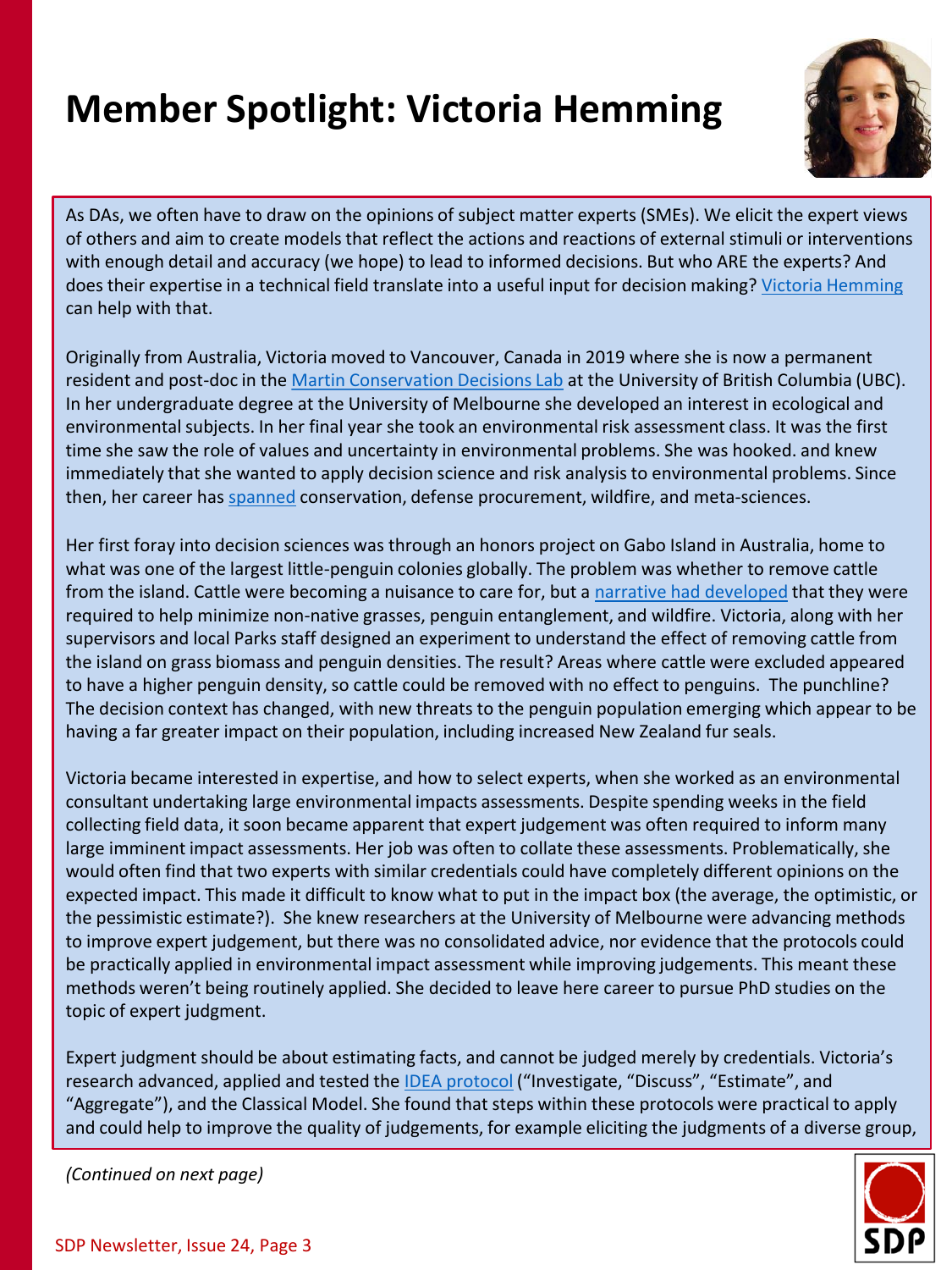## **Member Spotlight: Victoria Hemming**

#### *(Continued from previous page)*

providing opportunities for feedback and discussion, and aggregating judgements. A more recent project she was involved in has been exploring alternative forms of weighted aggregation. A novel approach being explored is whether weighting experts by the quality and the diversity of their reasoning can improve the final aggregation, preliminary data suggests the method could be promising. Despite being told more than [once that she was researching the lowest form of empirical data, Victoria's work received an](https://methodsblog.com/2018/03/08/idea-protocol/) editor's recommendation and she was awarded the [Melbourne University Chancellor's prize](https://biosciences.unimelb.edu.au/news/hbos/victoria-hemming-humans-of-biosciences) for her PhD thesis.

During her postdoc, her work has expanded in scope to the application of structured decision making (aka Decision Analysis) in conservation and the environment. She recently led a [paper](https://conbio.onlinelibrary.wiley.com/doi/full/10.1111/cobi.13868) that described how decision science is applied to conservation decisions (a short thread [here\)](https://twitter.com/v_hemming/status/1488649702987878400?s=20&t=48zAM4F5IdcZWFSv8ILGng). While decision science is not new to conservation, there was confusion over where to start, about common terminology, and an impression that applying decision science needed to be complex, time-consuming, and expensive. The paper aims to address these barriers, while diversifying who can access and apply decision science. She also helped to develop and co-teaches a course in decision science and policy. She is now exploring how to consider cobenefits (or ecosystem services) within decision analysis, for example, how biodiversity can be considered alongside carbon sequestration. Her future career will ideally include a mix of applied decision analysis, research, and teaching.

She livesfor the "aha moments" when experts are surprised by the insights of an overlooked member of the group. For example, one effort by her colleagues regarded the reproductive rate of koalas. All experts except for one individual had uncannily similar estimates. This person also happened to be the only person who was not a zoologist. While initially brushed off as a naïve estimate, when queried, this individual admitted they didn't know as much as the zoologists, but had found the study that cited the same reproductive rates as estimated by the group. Further reading revealed the rate related to Koalas in captivity, not in the wild, so the surprised zoologists adjusted their estimates accordingly. Victoria cites this as an example of "untrue truths". She is collecting a list of untrue truths if you want to send one on to her.

There is a strong and growing contingent of DAs in environmental science. However, Victoria notes that many training programs and applications are focused in three locations: UK, North America and Australia, and unless offered at a university level can be prohibitively expensive to attend. She's on a mission to make DA more accessible, including developing low cost and free training courses and knowledge sharing exercises with those in her field. She's gained a lot support and insight from SDP, and would like others to be able to benefit from this too. She'd like to see the SDP take more steps to increase global diversity of who can participate in decision science, including reaching out to fields that are currently less well represented. While her own experience suggests that achieving this objective could be achieved through funding initiatives, and EDI committee, and restructuring the annual conference, she think the best approach would be for the society to apply decision analysis to articulate these values and design strategies to help meet them alongside other objectives.

She loves the Vancouver chapter of the SDP to meet kindred spirits and hear about what others are doing.

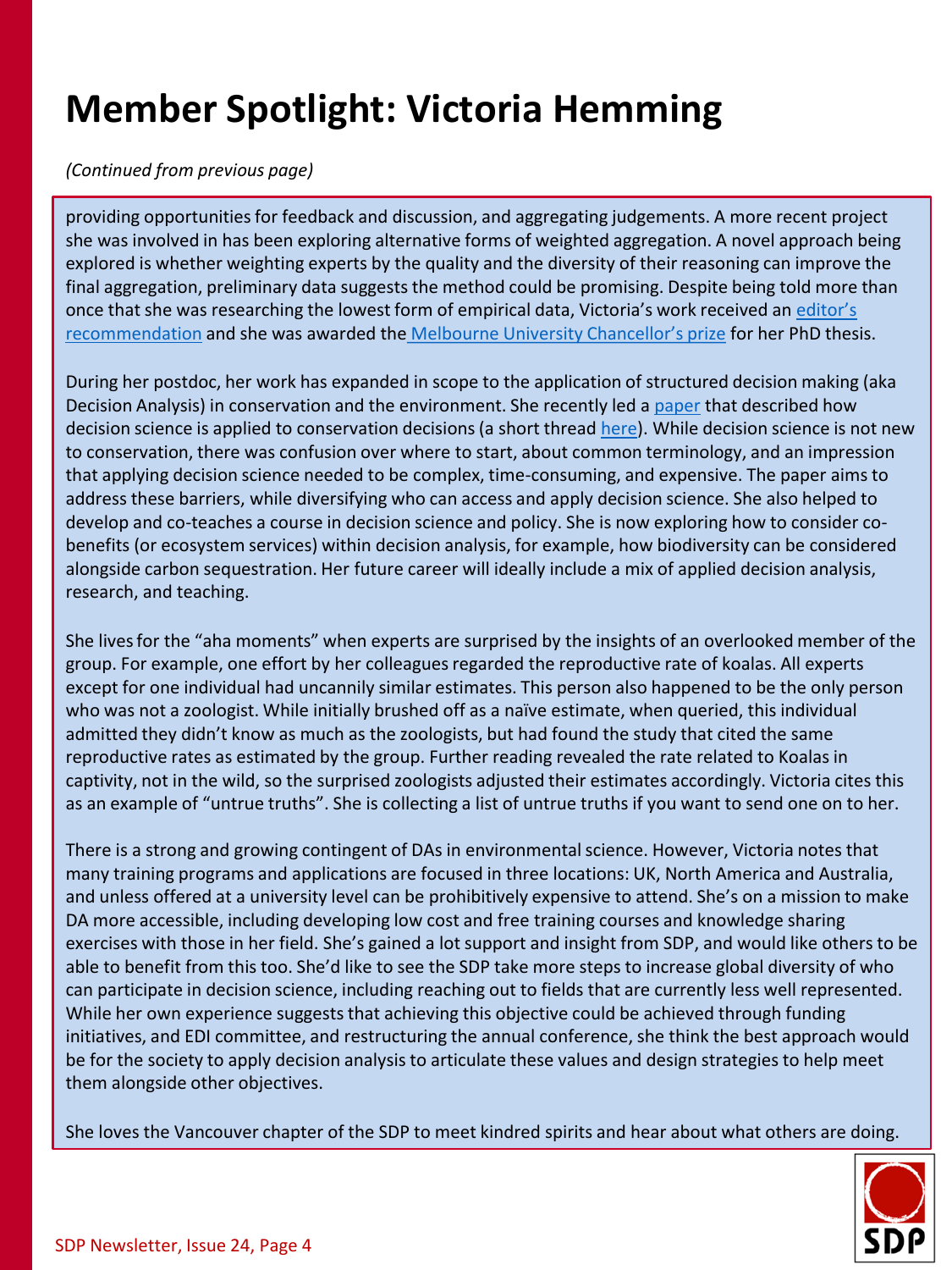## **Recently Certified Decision Professionals**

**Lindsay Oyola New Certification as Lead Practitioner** Economics Excellence and Decision Consultant, Shell

B.S and M.S in Mineral and Energy Economics from the Colorado School of Mines

Lindsay has been working in the Energy and Mining industry for almost 15 years. Currently she consults across Shell, where she

guides teams to frame opportunities and ensure good decision analysis and decision quality, driving value for Shell and the communities they operate.

Her career has spanned across three large companies in the areas of downstream refining and trading, mining, exploration and production of hydrocarbons, and most recently focused on Shells contribution to the Energy Transition. She has focused her career on driving quality business decisions through strategy development, decision analysis and sound economics. Lindsay has a passion for asking questions, driving alignment, leading courses and teaching others, and learning about new fields.

Outside her job, Lindsay serves as a community volunteer through the Junior League of Houston, a mentor in Women's Energy Network, and as the President for Shell Women's employee resource group.

Lindsay serves as a non-executive board member for SDP, where she is helping to redefine the vision for the society and recruit others to SDP.

## **The Frontiers of Decision Making:** Innovations & Applications at the Leading Edge

(Formerly Known as DAAG Annual Conference & Workshops) **SDP Annual Conference +Worksh** 



8:00am – 2:30pm (PT **APRIL 27-29** 

## **REGISTER TODAY at [WWW.SDPEVENTS.COM](http://www.sdpevents.com/)**



SDP Newsletter, Issue 24, Page 5

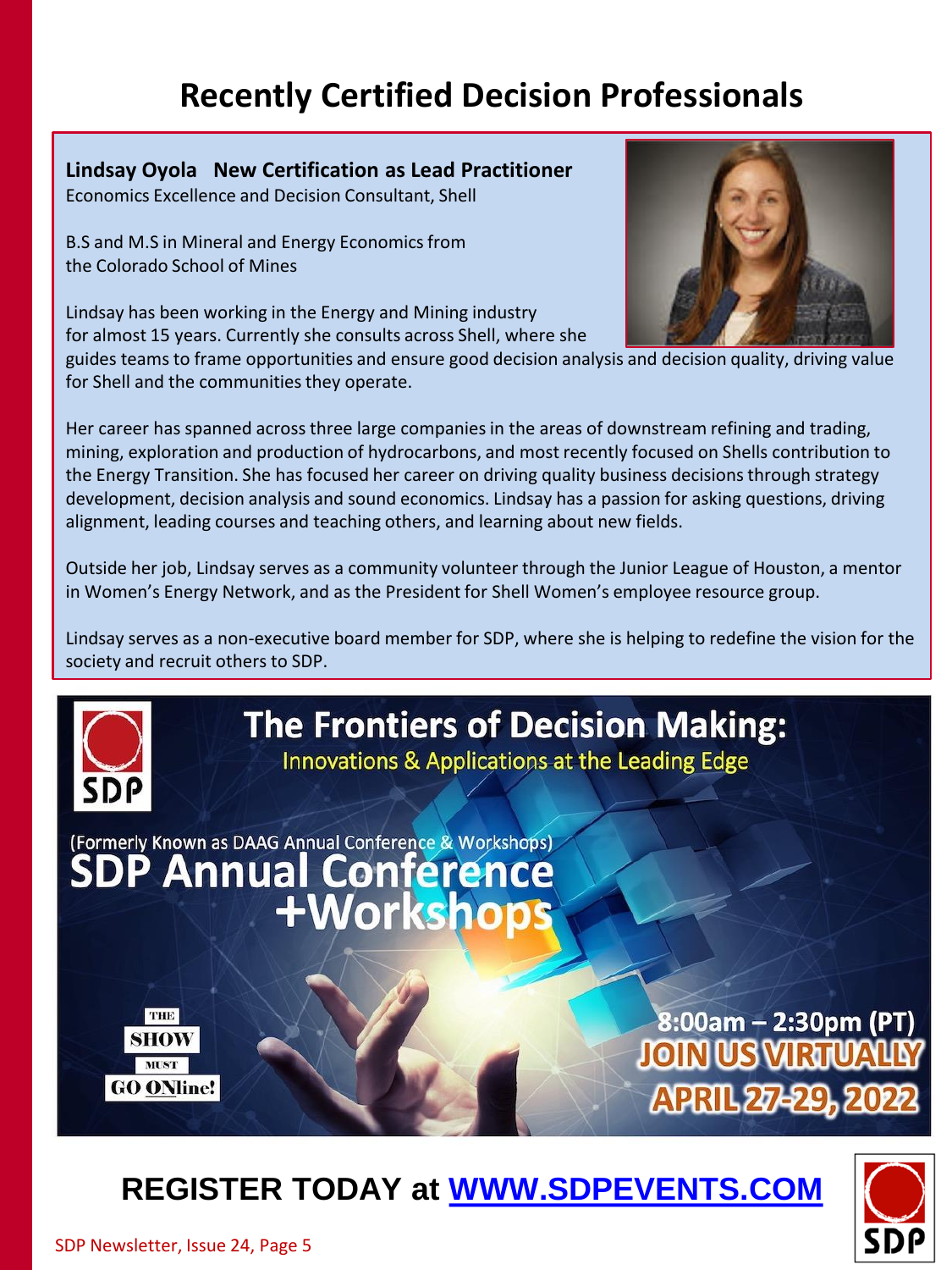#### **Council Focus**

#### **Chapter/Outreach Council:**

*Newly formed Australia chapter beginning to meet virtually Interest has been expressed in starting a Nigeria chapter Most chapters are meeting virtually but are are anxious to get back to meeting in person Some chapters have had joint chapter meetings Anyone interested in learning more about chapters should contact Jeremy at [jeremywalker@decisionframeworks.com](mailto:jeremywalker@decisionframeworks.com)*

#### **Membership & Communication Council:**

*The Membership and Communication Council has kicked off two initiatives for 2022.*

#### *SDP Mentoring*

*More than three dozen members have expressed interest in participating in the newly launched mentoring program exclusively for SDP members. We are now going through the responses, and we will be in touch with all respondents within a couple of weeks.*

#### *Internal Group of DA Leaders*

*We have identified a small group of esteemed decision professionals to help us provide DA professionals with new insights into managing the challenges faced when looking for new ways to help lead their companies through difficult decisions. We look forward to sharing more throughout the year.*

#### **Interest Group News**

#### **Scenario Planning:**

*The activities of the interest group scenario planning have been suspended until further notice.*

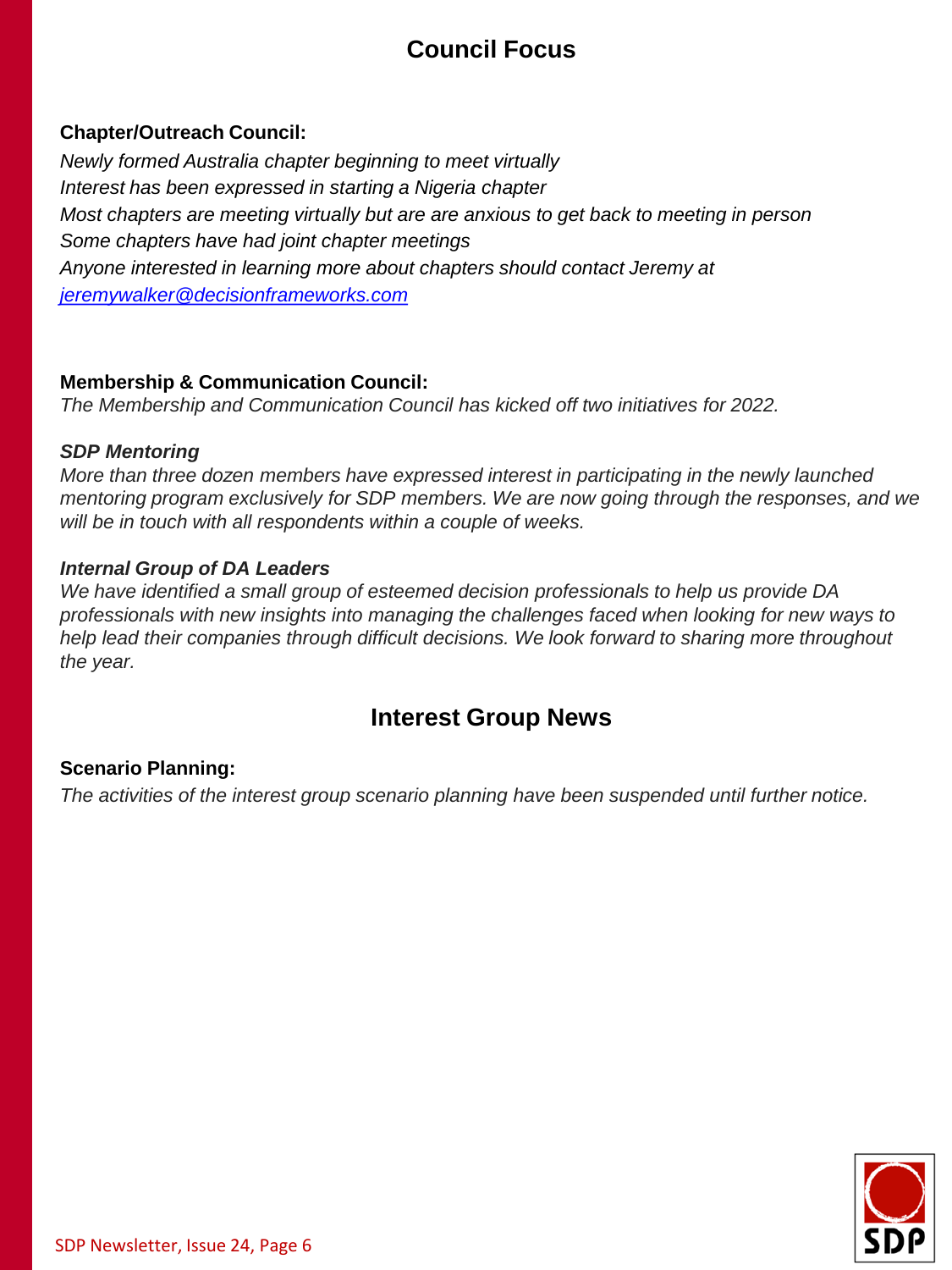#### **Chapter News**

#### **Houston Chapter:**

*The Houston Chapter has 2 upcoming Meetings:*

- *March 24, 2022 | 11:30am-1:00pm (virtual): Management flight simulators: using computer model replicas of a company (Digital Twin) with a game-like interface to role play and practice business scenarios FEATURING George Danner, Business Laboratory*
- *May 19, 2022 | 4:00pm-6:00pm: SPRING SOCIAL, Details coming soon*

*The Houston Chapter Executive committee is planning a 3rd Annual Houston DQ Summit. The date has not yet been determined and will be discussed at the next Chapter Executive meeting.*

#### **Vancouver Chapter:**

*The Vancouver Chapter has continued to meet monthly via Zoom. In December, one of our chapter members, Victoria Hemming, presented highlights from a paper she and colleagues recently published in the journal Conservation Biology which provides an introduction to decision science for those who work in biodiversity conservation (the paper can be accessed at <https://conbio.onlinelibrary.wiley.com/doi/full/10.1111/cobi.13868>[; see also the summary Twitter](https://twitter.com/v_hemming/status/1488649702987878400?s=20&t=4uerut6NZ6_KK3GWasAxHg)  thread; it's full with excellent resources and well worth reading). In January, Christine Stoneman's presentation about decision making in a regulatory environment - informed by Christine's career in senior roles in Fisheries and Oceans Canada - prompted lots of interesting discussion. Looking ahead, we'll hold our first annual book club in April.*

#### *Newsletter Feature Announcement*

The newsletter team is starting a new feature. Every newsletter we will publish one- to two-pages of content from members of SDP or external sources of interest. It can be an essay, a case study, a tutorial, an editorial, or a war story. We welcome material from consultants and firms as well, but please no blatant commercialization.

The idea is to learn or teach a technique or perspective. This would be the length of a blog post. The plan is to simultaneously publish the article in the newsletter and a link to a blog or other interactive platform to facilitate discussion and feedback.

If you have the writing bug and have something you want to say, if you are an author and have an excerpt or summary you would like to share, or if you just want to share a professional insight, please consider a contribution to the newsletter.

Please contact Tony Kenck [tony@practicalportfoliomanagement.com](mailto:tony@practicalportfoliomanagement.com) for submittals or suggestions. We would like to have the first article ready to go by May 31.

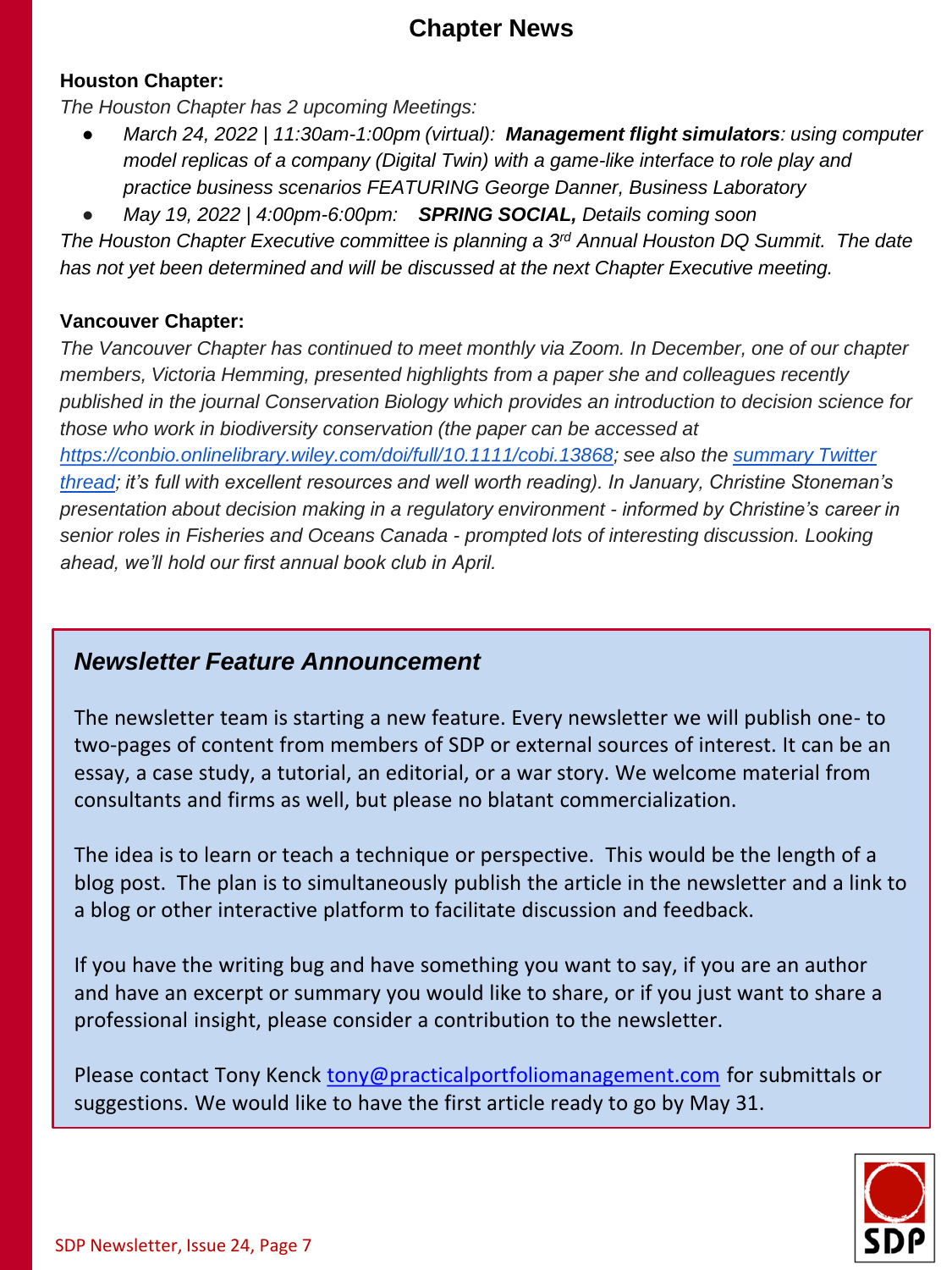**Congratulations to Professor Steve Begg from down under on a perfect solution in one day for the December Brain Teaser. Honorary mention to Tyler Barton who in a couple of days got it 95% right.** 

**The answer to the "Big Exploration" December Brain Teaser** First step is to lay out the tree structure with the given (\*) and missing (?) information.



From the root the tree can be "rolled forward" to determine A=(400-0.75\*-100)/0.25=1,900. Similarly B=(1,900-0.25\*-200)/0.75=2,600. Finally C=(2,600-0.25\*-200)/0.75=3,533. The answer is 3,533+200=3,733 for the Success Case value excluding the sunk E&A spend. The VP determined that the assessment of the success case greatly exceeded this value and therefore proceeded with the exploration well.

**Click [Here](https://www.decisionprofessionals.com/assets/newsletter/SEPT2021 BRAIN TEASER solution.pdf) to download the September 2021 Brain teaser question and solution.**

#### **THE MARCH BRAIN TEASER**

*Instructions: You can win "bragging rights" by being the first to submit the correct answer of this brain teaser to the newsletter editors ([SDP Newsletter: Brain Teaser](mailto:newsletter@decisionprofessionals.com?subject=SDP%20Newsletter:%20Brain%20Teaser)). We will announce the winner in the next issue. Our new Brain Teaser Editor is Tony Fernandez.*

**Disease Testing:** From the prior Brain Teaser, the VP was super impressed and needs your guidance. In a large overseas location, the company is going through an epidemic that is highly contagious and largely asymptomatic. Any similarity to Covid-19 is merely coincidental. Most of the employees are working remote, but the company senses the time is coming to bring them back to the office safely, by performing routine disease testing to prevent employees from infecting each other. The general epidemic infection rate for the population segment consistent with the company employees is 10%. You sit down with the VP and have a dialog.